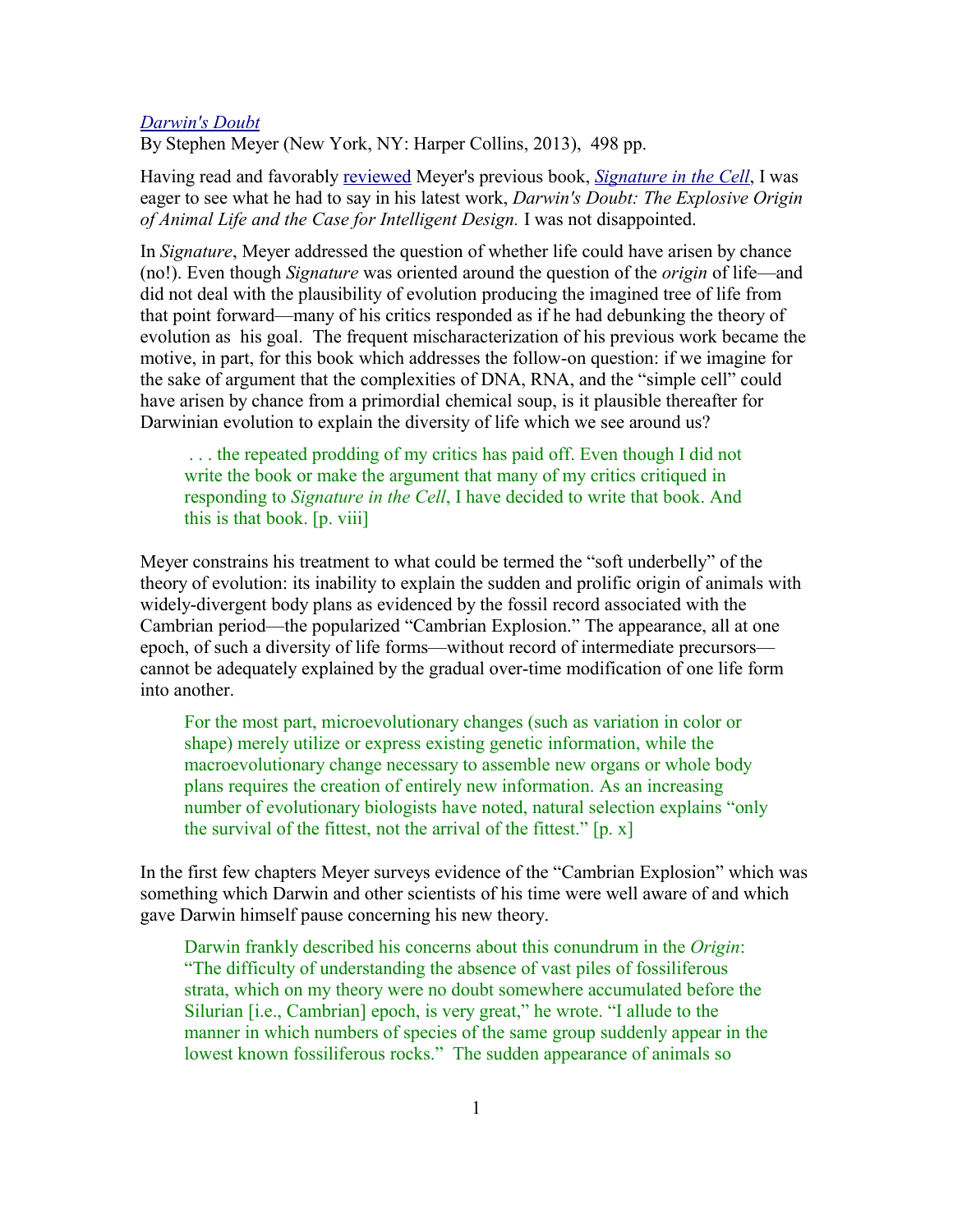early in the fossil record did not easily accord with Darwin's new theory of gradual evolutionary change . . . [p. 7]

Meyer then takes the reader on a brief tour of fossil evidence from the Burgess Shale in Canada and other fossil sites in China. What is particularly interesting regarding the fossil evidence from China is the preservation of soft body parts. This is significant because it has been held by many that the lack of Precambrian fossil evidence could be explained by the inability of the fossilization process to preserve soft animal structures. The evidence from China shows otherwise. What some have explained as "missing fossils" then becomes "missing precursors" to the Cambrian animals.

If the Precambrian sedimentary strata beneath the Maotianshan Shale preserved the soft tissues of tiny, microscopic sponge embryos, why didn't they also preserve the near ancestors of the *whole* animals that arose in the Cambrian, especially since some of those animals must have had at least some hard parts as a condition of their viability? If these strata could preserve embryos, then they should have preserved fully developed animals--at least, if such animals were present at the time. That well-developed, clearly ancestral animal forms were not preserved, when tiny sponge embryos were, strongly indicates that such forms were simply not present in the Precambrian layers. [p. 68]

Meyer includes an insightful, even humorous interchange between a paleontologist in America and a Chinese colleague presenting evidence critical of Darwin's theory:

. . . one professor in the audience asked Chen, almost as if in warning, if he wasn't nervous about expressing his doubts about Darwinism so freely- especially given China's reputation for suppressing dissenting opinion. I remember Chen's wry smile as he answered, "In China," he said, "we can criticize Darwin, but not the government. In America, you can criticize the government, but not Darwin." [p. 52]

Along the way, Meyer surveys academic journals which provide evidence that at the highest levels of scholarly evolutionary investigation there is considerable disagreement concerning the viability and explanatory power of mechanisms and assumptions which the popular media represents as being among the established "facts" of evolution. Problems associated with the oft-heard "molecular clock" and disagreement concerning the origin of all life from a shared "tree of life" are among the awkward facts which the media and educational system consistently gloss over.

Meyer leaves no stone unturned as he moves between various theories which have been offered in an attempt to explain the sudden appearance of the Cambrian fossils while lacking fossil evidence for the expected precursors. It is this fact which led to the rise of "punctuated equilibria"--the notion that evolution must have consisted of long periods of stasis (captured by the fossil record) interspersed with short periods of rapid change (which the fossil record fails to show). Meyer discusses numerous problems associated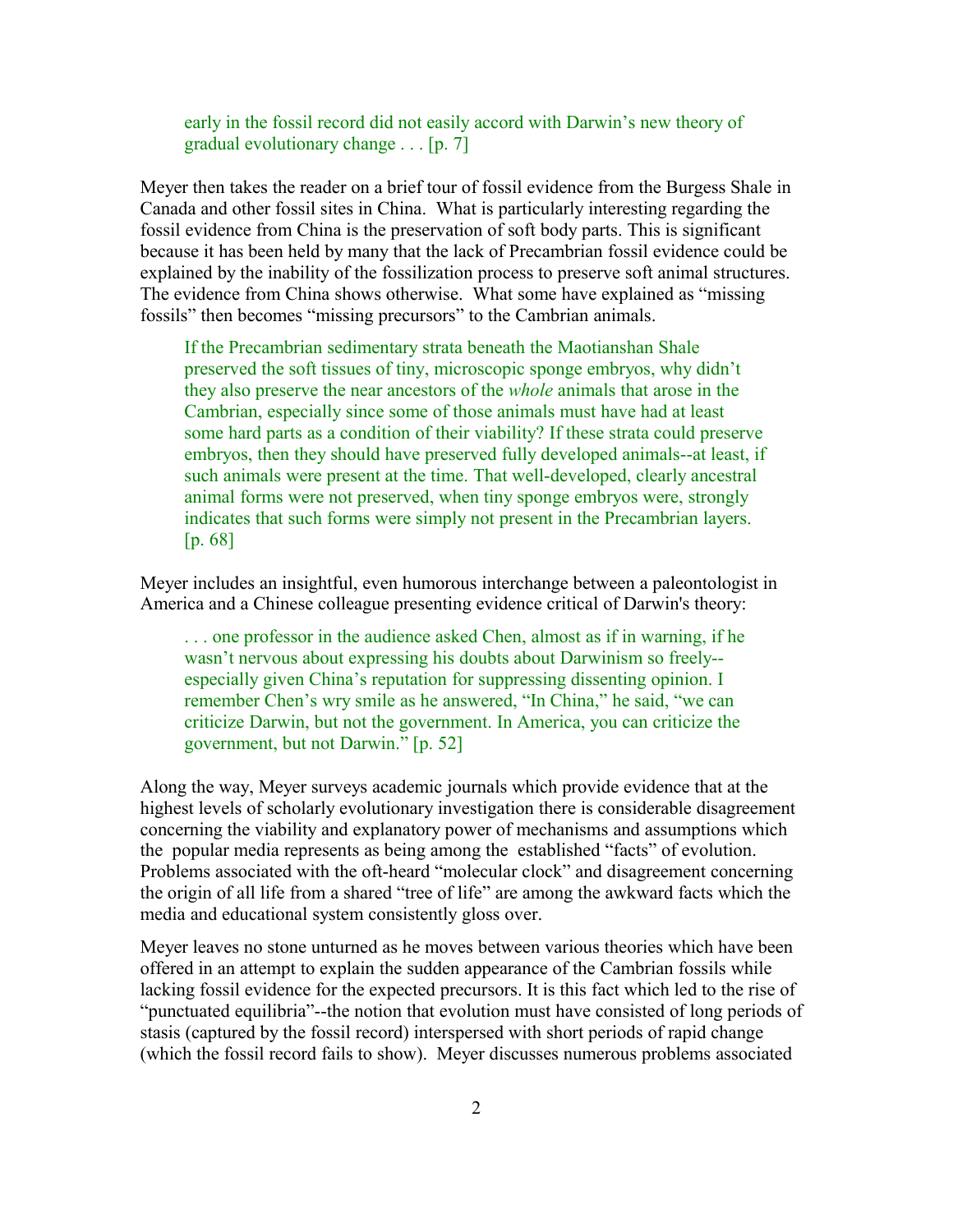with "punk eek" such as:

The late-Precambrian and Cambrian fossil records present another difficulty for punctuated equilibrium. Though Gould and Eldredge envisioned new traits becoming fixed in small isolated populations where speciation eventually occurs, they envisioned these traits first arising during periods of stasis in the large populations from which the smaller populations later separated. Gould realized that only stable large populations would afford enough opportunities for mutations to *generate* the new traits that macroevolution requires. At the same time, he recognized that these new traits would have a far greater chance of *being fixed* into small, isolated populations where the random loss of some traits makes the fixation of others more likely . . . But by relying on the accumulation of new traits within large parent populations, Gould undercut his own rationale for concluding that the fossil record should not preserver many intermediate forms. The reason for this is obvious: if novel genetic traits arise and spread within a large population of organisms, they are more likely to leave behind fossil evidence of their existence. . . . Thus, the process by which Gould envisions new genetic traits arising in large populations implies that new forms of life--some presumably transitional to other forms--should be preserved in the fossil record. [p. 144]

Meyer turns his attention to the problem of whether microevolutionary mechanisms (associated with the adaptation of existing variability within organisms) have the adequate explanatory power to produce sufficient new genetic information needed to produce what are assumed to have been macroevolutionary developments leading to large-scale change of one type of animal into another. Some of the information in this section will be familiar to readers of *Signature* since it deals with information theory (Shannon, etc.) and mathematical challenges associated with random exploration of combinatorial wastelands in search of favorable mutations which are heritable, preserved, and lead in a cumulative direction toward a viable new body plan. The mathematical problems with producing "information by chance" are shown, once again, to be overwhelming. This is to be expected after reading *Signature* and especially when one bears in mind that the subtitle of this book will point to the evidence of *intelligence* behind information—the only known source true information.

Not only is the math opposed to the possibility of producing new information microevolution leading to through macroevolution, but the requirement that the organism remain viable during the entire process of imagined transition poses yet a steeper improbability:

When modifying the design of a machine, an engineer is not bound by the need to maintain a real continuity between the first machine and the modification. . . . But in evolution, transitions from one type to the next presumably involve a greater continuity by means of a vast number of intermediate types. Not only must the end product--the final machine--be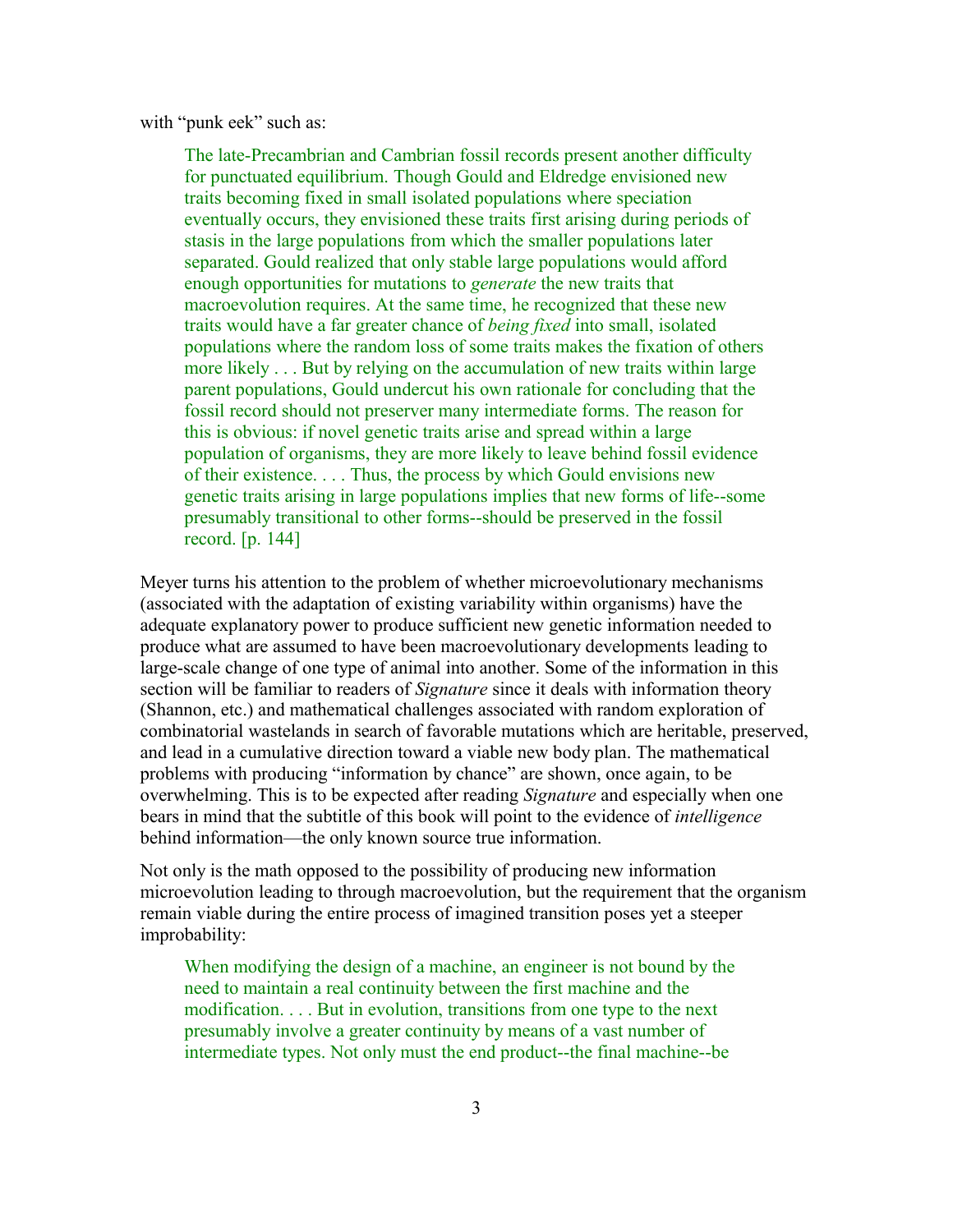feasible, but so must be all the intermediates. The evolutionary problem is, in a real sense, the gradual improvement of a machine while it is running! [Frazzetta, cited on p. 232]

As an electrical engineer by profession and a software engineer by practice, this very requirement was one of numerous sticky problems which paved the way for my own departure from evolutionary indoctrination!

Although many of the details and problems which Meyer had presented through chapter 13 were familiar to me, his subsequent treatment of "epigenetic" factors in the development of organisms was an area I had not read much about. The idea is basically this: the assumption and commonly-promulgated view that DNA and genetics are "where all the action is" concerning the encoding of information which determines attributes of a living creature is over-simplistic. When it comes to establishing major aspects of an organism—such as its body plan during embryological development—information beyond (epi) genetics comes into play. In a similar way to which so-called "junk DNA" was not appreciated because its role was not understood, the importance and role of information outside the genetic storehouse of DNA and the part it plays in the development of life forms has only recently begun to be recognized. An important aspect of the epigenetic reality is its immunity from mutation—the commonly assumed mechanism which propels evolutionary theory:

. . . it turns out that mutating epigenetic information doesn't offer a realistic way of generating new forms of life. First, the structures in which epigenetic information inheres--cytoskeletal array sand membrane patterns, for example--are much larger than individual nucleotide bases or even stretches of DNA. For this reason, these structures are not vulnerable to alteration by many of the typical sources of mutation that affect genes such as radiation and chemical agent. Second, to the extent that cell structures can be altered, these alterations are overwhelmingly likely to have harmful or catastrophic consequences. . . . Altering the cell structures in which epigenetic information inheres will likely result in embryo death or sterile offspring . . . [p. 285]

Thus, epigenetic information is far more robust in the face of mutational influences and *if* it does succumb to alternation, the change leads in the direction of organism death. Thus, to use the previous analogy of modifying a machine while it continues to operate, epigenetic "machines" are much more difficult to modify and modifications, when made, will nearly always lead to operational failure—terminating any successive accumulation of changes required by macroevolution. Epigenetic mutation then becomes akin to the wholesale modification of the operating system of a space vehicle while in the midst of sensitive docking operations. How many astronauts would willingly sign up to pilot such a craft? Given their IQ, I suspect none.

Meyer closes out his consideration of viability of evolutionary mechanisms by surveying post neo-Darwinian models. Some of the ideas involved are interesting, but as Meyer amply demonstrates, lacking in objective evidence. They fall mainly into the category of: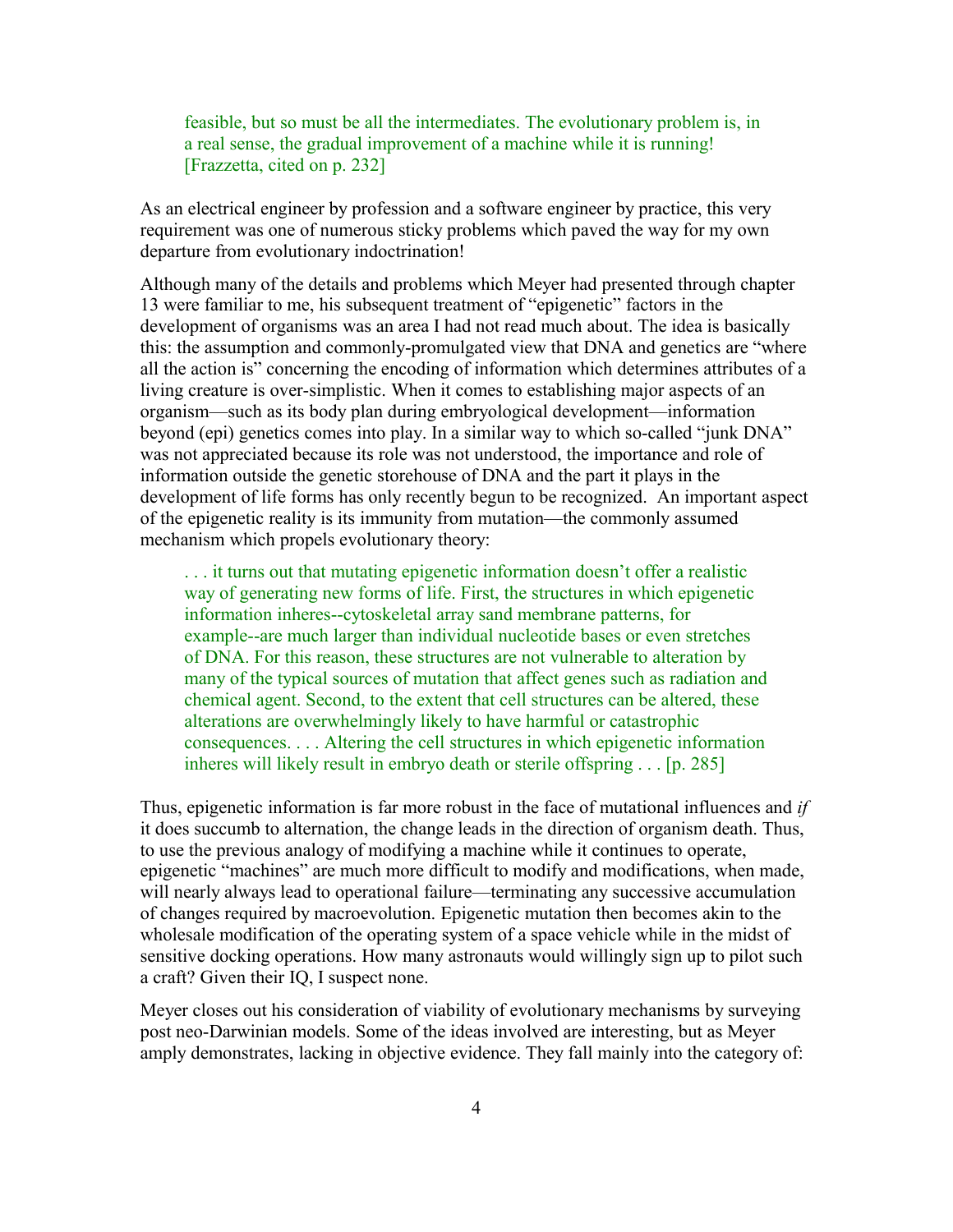"Since we *know* life forms arose by chance processes but we don't have an understanding of how neo-Darwinianism could produced the required changes, lets assume it *must* have happened this way instead."

As expected, the final section of the book contains Meyer's "inference to the best explanation" for the rise of complex specified information evident within living organisms: design by an intelligent agent. Much of the material in this section represents a distilled presentation of similar arguments found in *Signature*. As in *Signature,* Meyer notes that the only source of complex information ever known in the history of the world is *design by an intelligence*. It is in this sense that information represents the "smoking gun" pointing to an intelligent origin for life – a conclusion which methodological materialism cannot allow.

Along the way, Meyer makes the compelling observation that the inference from information to intelligence is every bit as "scientific" as other forms of historical investigation—which deals in a realm where the well-worn process of repeatable scientific methodology cannot follow. The claim that "intelligent design" (ID) is not true science is merely a ploy to tilt the playing field in favor of evolutionary theory. When looked at more objectively, ID and evolutionary theory have much in common:

The inference to intelligent design is based upon the same method of historical scientific reasoning and the same uniformitarian principles that Charles Darwin used in *On the Origin of Species*. The similarity in logical structure runs quite deep. Both the argument for intelligent design and the Darwinian argument for descent with modification were formulated as abductive inferences to the best explanation. Both theories address characteristically historical questions; both employ typically historical forms of explanation and testing; and both have metaphysical implications. Insofar as we regard Darwin's theory as a scientific theory, it seems appropriate to designate the theory of intelligent design as a scientific theory as well. [p. 391]

Even so, the media (and courts) have been hoodwinked into believing that inferring intelligence from the presence of information is "unscientific." Yet intelligence remains the *only demonstrable source of information ever known.* So much for the objective methodology of modern science which continues to snub ID as a spiritually-motivated belief without substance.

Meyer presents a helpful summary of what he has set out to communicate:

. . . the neo-Darwinian mechanism fails to account for the origin of genetic information because: (1) it has no means of efficiently searching combinatorial sequence space for functional genes and proteins and, consequently, (2) it requires unrealistically *long waiting times* to generate even a single new gene or protein. . . . the mechanism cannot produce *new body plans* because: (3) early acting mutations, the only kind capable of generating large-scale changes, are also invariably deleterious, and (4) genetic